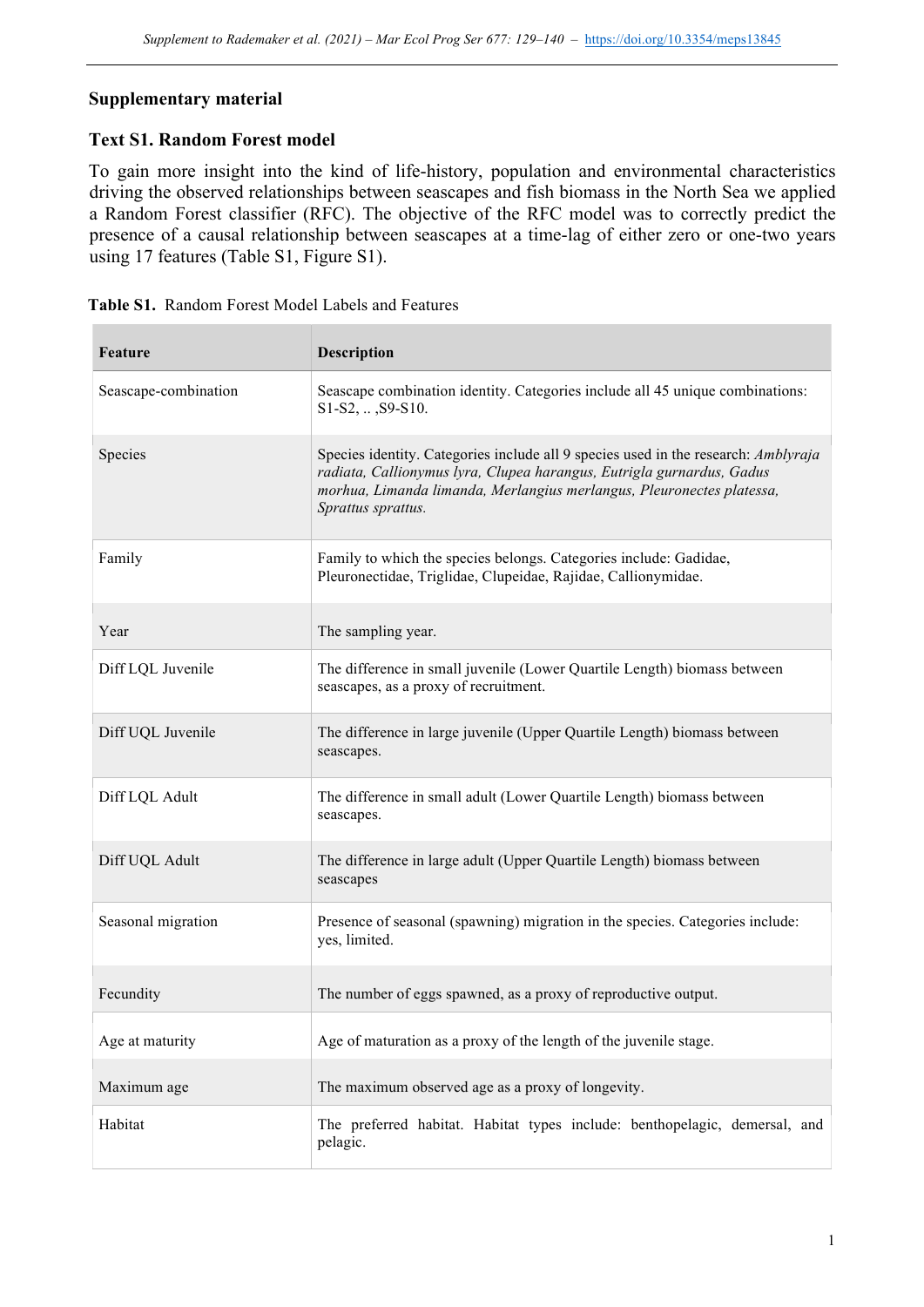| Feeding mode       | Feeding modes include: generalist, benthivorous, and planktivorous. |
|--------------------|---------------------------------------------------------------------|
| Body type          | Body types include: fusiform, flat, elongated.                      |
| Length at maturity | Body size at onset of reproduction.                                 |

| <b>Feature</b>       | <b>Description</b>                                                                                                                |
|----------------------|-----------------------------------------------------------------------------------------------------------------------------------|
| Maximum length       | Maximum body size.                                                                                                                |
| Label                | <b>Description</b>                                                                                                                |
| Causal lag zero      | Presence or absence of a causal relationship between seascapes at a time-lag of<br>zero years. Categories include: yes, no.       |
| Causal lag one - two | Presence or absence of a causal relationship between seascapes at a time-lag of<br>one or two years. Categories include: yes, no. |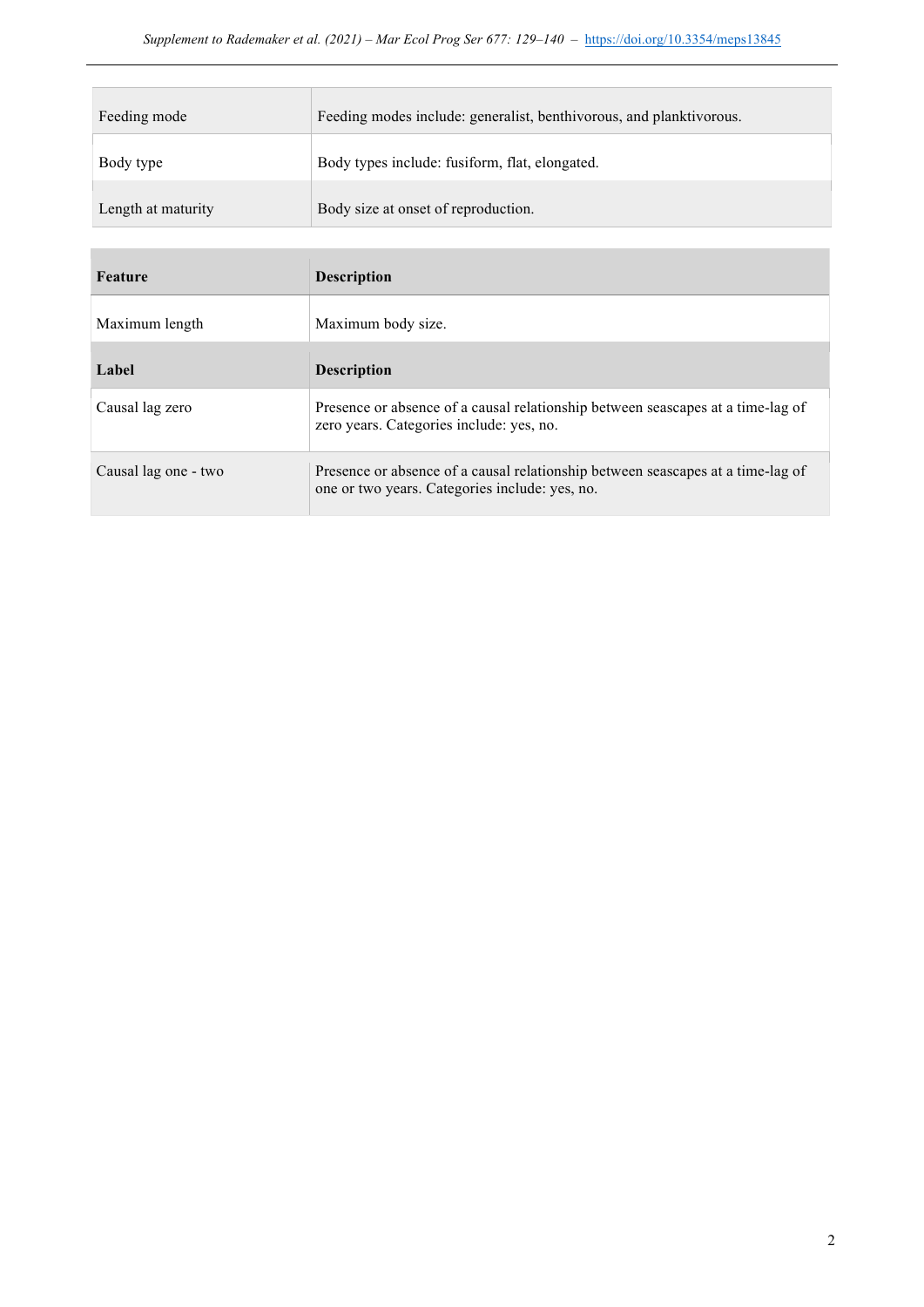

**Fig. S1.** Confusion matrixes for assessing performance of Random Forest Classifier models trained to predict causal dependencies between seascapes at 0 year time lag (top) and 1-2 year time lag (bottom). The y-axis lists the true label of an observation and the x-axis the model prediction for that observation. Box color indicates the number of samples belonging to each category.